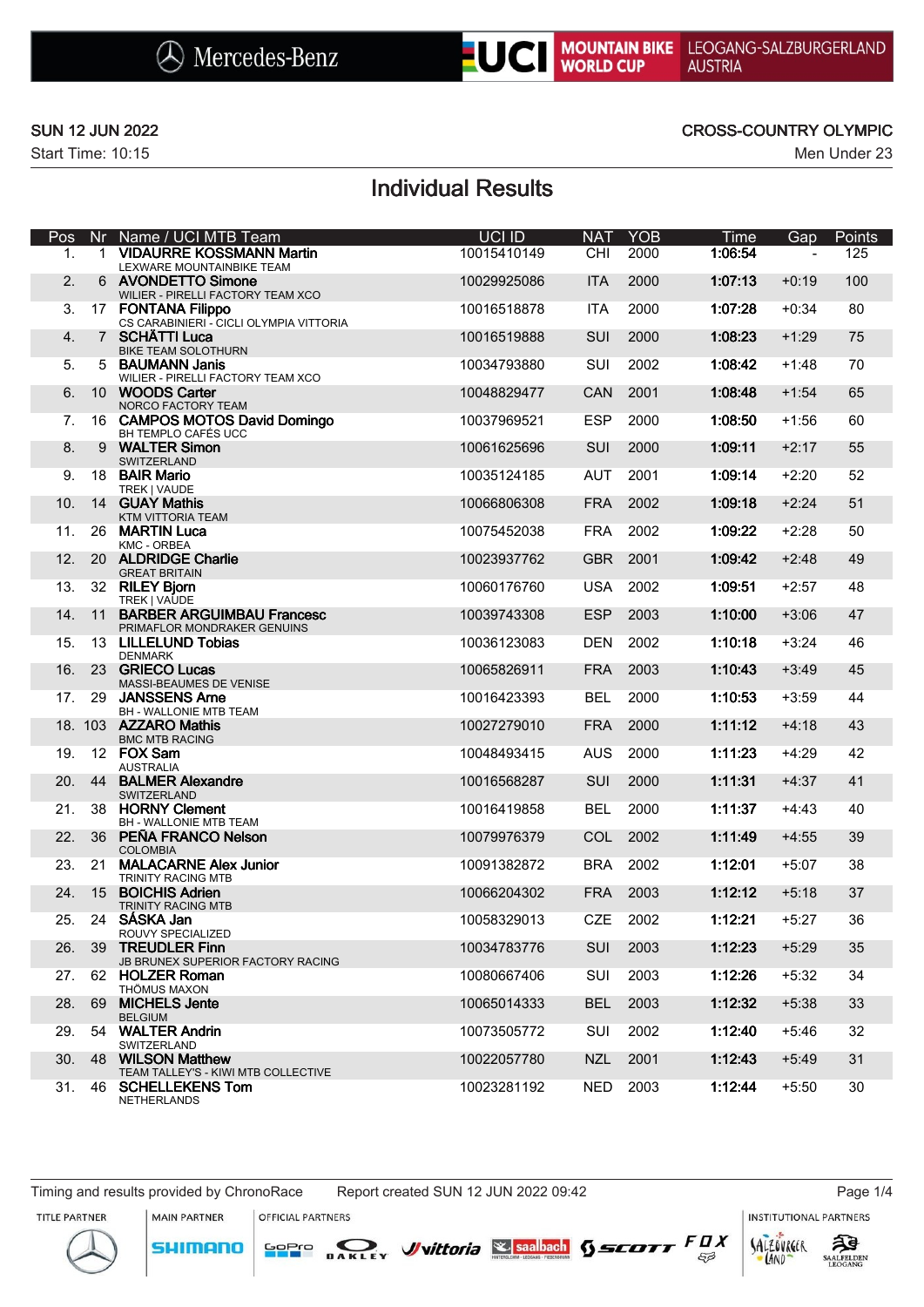



## SUN 12 JUN 2022 CROSS-COUNTRY OLYMPIC

# Individual Results

| Pos | Nr. | Name / UCI MTB Team                                    | <b>UCI ID</b> | <b>NAT</b> | <b>YOB</b> | Time    | Gap     | Points         |
|-----|-----|--------------------------------------------------------|---------------|------------|------------|---------|---------|----------------|
|     |     | 32. 105 GONEN Gil Ly<br>TEAMISGAV-ORBEA                | 10053899244   | <b>ISR</b> | 2000       | 1:12:52 | $+5:58$ | 29             |
| 33. | 49  | <b>MASON Cameron</b><br><b>TRINITY RACING MTB</b>      | 10023574923   | <b>GBR</b> | 2000       | 1:12:53 | $+5:59$ | 28             |
| 34. | 30  | <b>CARRICK-ANDERSON Corran</b><br><b>GREAT BRITAIN</b> | 10083354003   | <b>GBR</b> | 2003       | 1:12:54 | $+6:00$ | 27             |
| 35. |     | 33 KAISER Leon Reinhard<br><b>GERMANY</b>              | 10043808820   | <b>GER</b> | 2000       | 1:12:54 | $+6:00$ | 26             |
| 36. |     | 58 SCHWEIZER Ben<br>STOP&GO MARDERABWEHR MTB TEAM      | 10060750979   | <b>GER</b> | 2003       | 1:13:13 | $+6:19$ | 25             |
| 37. |     | 22 ZATLOUKAL Jan<br><b>CZECH REPUBLIC</b>              | 10047258380   | <b>CZE</b> | 2002       | 1:13:16 | $+6:22$ | 24             |
| 38. |     | 3 LILLO Dario<br>SWITZERLAND                           | 10034785695   | SUI        | 2002       | 1:13:16 | $+6:22$ | 23             |
| 39. | 68  | <b>KRAYER Lennart-Jan</b><br><b>GERMANY</b>            | 10046124389   | <b>GER</b> | 2002       | 1:13:17 | $+6:23$ | 22             |
| 40. |     | 35 SØLVHØJ Oliver<br><b>TORPADO URSUS</b>              | 10051224165   | <b>DEN</b> | 2002       | 1:13:27 | $+6:33$ | 21             |
| 41. | 85  | <b>MONTEIL Lubin</b><br><b>FRANCE</b>                  | 10068261914   | <b>FRA</b> | 2002       | 1:13:52 | $+6:58$ | 20             |
| 42. |     | 27 VAN ZYL Johan<br>COMPUTER MANIA MTB RACING TEAM     | 10075544590   | <b>RSA</b> | 2001       | 1:13:54 | $+7:00$ | 19             |
| 43. |     | 57 BARROSO GOMEZ Alberto<br><b>SPAIN</b>               | 10040983187   | <b>ESP</b> | 2002       | 1:14:03 | $+7:09$ | 18             |
| 44. |     | 87 LHOMME Maxime<br>SWITZERLAND                        | 10034785800   | SUI        | 2003       | 1:14:05 | $+7:11$ | 17             |
| 45. |     | 40 WIEDMANN Luke<br><b>THÖMUS MAXON</b>                | 10056054058   | SUI        | 2002       | 1:14:20 | $+7:26$ | 16             |
| 46. | 45  | <b>MCGUIRE Rory</b><br><b>GREAT BRITAIN</b>            | 10083645811   | <b>GBR</b> | 2002       | 1:14:23 | $+7:29$ | 15             |
| 47. |     | 67 EDER Fabian<br><b>GERMANY</b>                       | 10059206154   | <b>GER</b> | 2003       | 1:14:32 | $+7:38$ | 14             |
| 48. |     | 64 SCHERRER Julius<br><b>AUSTRIA</b>                   | 10077140949   | <b>AUT</b> | 2003       | 1:14:35 | $+7:41$ | 13             |
| 49. | 86  | <b>KULL Robin</b><br>SWITZERLAND                       | 10034787921   | SUI        | 2001       | 1:14:43 | $+7:49$ | 12             |
| 50. |     | 65 AGOSTINACCHIO Filippo<br>TRINX FACTORY TEAM         | 10030659458   | <b>ITA</b> | 2003       | 1:14:44 | $+7:50$ | 11             |
| 51. |     | 25 LIND Oscar<br>SERNEKE ALLEBIKE MTB TEAM             | 10022309475   | <b>SWE</b> | 2002       | 1:14:47 | $+7:53$ | 10             |
| 52. |     | 42 BLACKMORE Joseph<br><b>GREAT BRITAIN</b>            | 10097530652   | <b>GBR</b> | 2003       | 1:14:57 | $+8:03$ | 9              |
| 53. |     | 74 SIFFREDI Matteo<br><b>SCOTT RACING TEAM</b>         | 10030682700   | <b>ITA</b> | 2003       | 1:15:07 | $+8:13$ | $8\phantom{1}$ |
| 54. | 70  | <b>GROSLAMBERT Martin</b><br><b>FRANCE</b>             | 10070472706   | <b>FRA</b> | 2002       | 1:15:30 | $+8:36$ | $\overline{7}$ |
| 55. | 34  | <b>DESHE Yotam</b><br><b>TORPADO FACTORY TEAM</b>      | 10055884512   | <b>ISR</b> | 2002       | 1:15:39 | $+8:45$ | 6              |
| 56. | 79  | <b>KÖNIG Tobias</b><br><b>GERMANY</b>                  | 10054424761   | <b>GER</b> | 2002       | 1:15:40 | $+8:46$ | 5              |
| 57. | 72  | <b>RAMSAY Noah</b><br><b>CANADA</b>                    | 10081536968   | CAN        | 2002       | 1:15:42 | $+8:48$ | 4              |
| 58. | 19  | <b>MILLER Alex</b><br>TREK   VAUDE                     | 10053800628   | <b>NAM</b> | 2000       | 1:15:52 | $+8:58$ | 3              |
| 59. |     | 37 CHENEVAL Loan<br>SCOTT CREUSE OXYGENE GUERET        | 10027783511   | <b>FRA</b> | 2000       | 1:16:04 | $+9:10$ | $\overline{2}$ |
| 60. |     | 47 KONECNÝ Filip<br><b>CZECH REPUBLIC</b>              | 10063323604   | CZE        | 2003       | 1:16:10 | $+9:16$ | 1              |
| 61. |     | 82 FEURSTEIN Kilian<br><b>AUSTRIA</b>                  | 10035124488   | <b>AUT</b> | 2003       | 1:16:11 | $+9:17$ |                |
| 62. | 81. | <b>CAPRA Manuel</b><br><b>TORPADO URSUS</b>            | 10029227902   | <b>ITA</b> | 2002       | 1:16:24 | $+9:30$ |                |

**MAIN PARTNER** 

**SHIMANO** 

OFFICIAL PARTNERS

Timing and results provided by ChronoRace Report created SUN 12 JUN 2022 09:42 Page 2/4

**INSTITUTIONAL PARTNERS** 







 $53$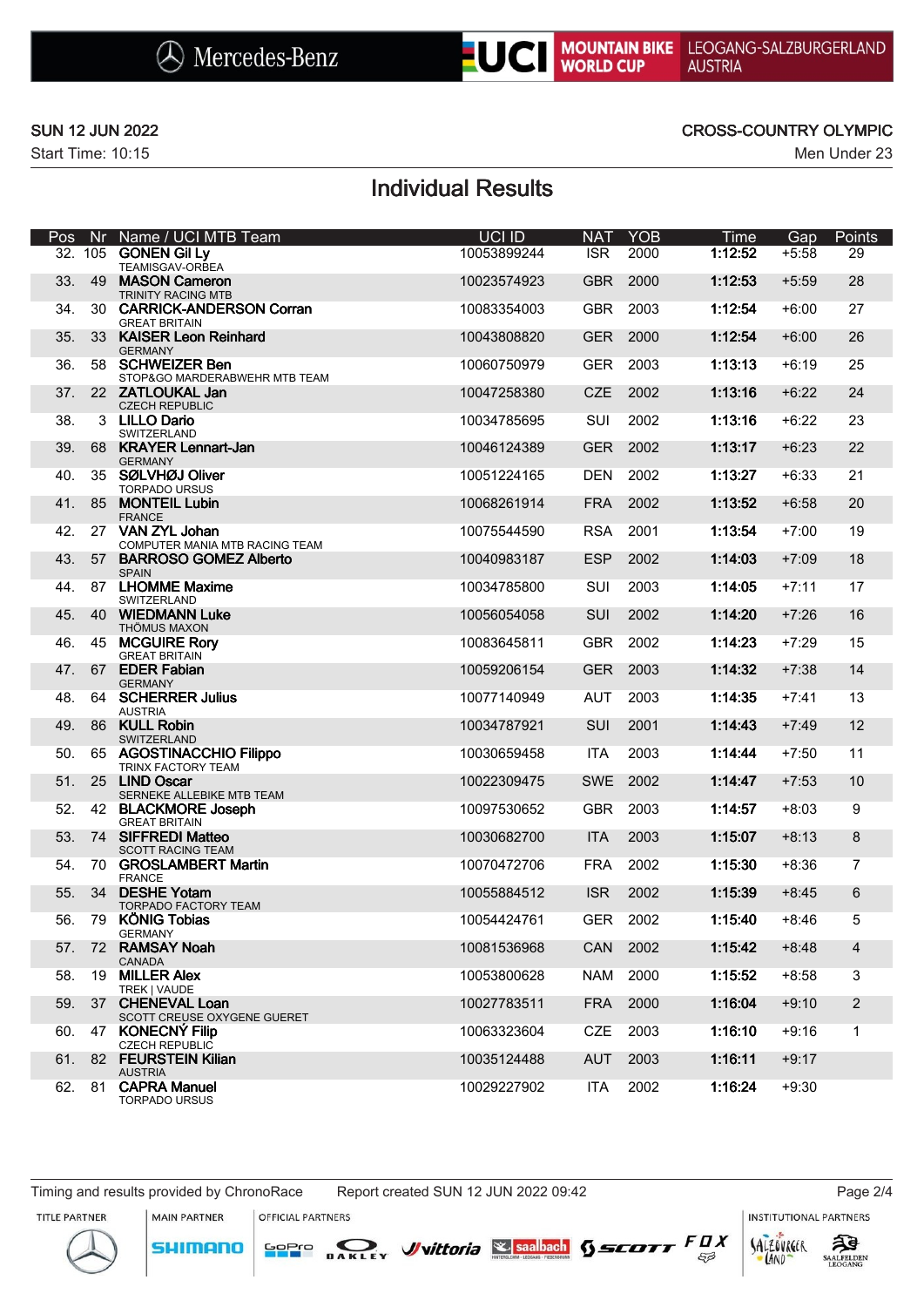

## SUN 12 JUN 2022 CROSS-COUNTRY OLYMPIC

# Individual Results

| Pos | Nr. | Name / UCI MTB Team                                          | <b>UCI ID</b> | <b>NAT</b> | <b>YOB</b> | Time       | Gap      | Points |
|-----|-----|--------------------------------------------------------------|---------------|------------|------------|------------|----------|--------|
| 63. | 78  | NÄF Mirco<br>SWITZERLAND                                     | 10016543029   | <b>SUI</b> | 2000       | 1:16:26    | $+9:32$  |        |
| 64. | 60  | <b>CABRERA GONZALEZ José</b><br><b>MEXICO</b>                | 10079605860   | <b>MEX</b> | 2002       | 1:16:26    | $+9:32$  |        |
| 65. |     | 66 ROTA Luciano<br><b>GITO SQUADRA CORSE</b>                 | 10023559866   | <b>ITA</b> | 2000       | 1:16:36    | $+9:42$  |        |
| 66. |     | 84 LIPP Miron<br><b>GERMANY</b>                              | 10050478881   | <b>GER</b> | 2001       | 1:16:46    | $+9:52$  |        |
| 67. |     | 53 SCHMID Gian Andri<br>SWITZERLAND                          | 10016596377   | SUI        | 2000       | 1:17:01    | $+10:07$ |        |
| 68. | 88  | <b>CHAPTAL Yann</b><br><b>FRANCE</b>                         | 10066072037   | <b>FRA</b> | 2003       | 1:17:10    | $+10:16$ |        |
| 69. |     | 8 HUDYMA Oleksandr<br>CST POSTNL BAFANG MTB RACING TEAM      | 10092748451   | <b>UKR</b> | 2003       | 1:17:17    | $+10:23$ |        |
| 70. |     | 73 SULC David<br><b>CZECH REPUBLIC</b>                       | 10047213823   | <b>CZE</b> | 2002       | 1:17:47    | $+10:53$ |        |
| 71. |     | 59 CHURFÜRST Daniel<br>KTM FACTORY MTB TEAM                  | 10035121862   | <b>AUT</b> | 2002       | 1:18:03    | $+11:09$ |        |
| 72. |     | 52 HOLLAND Michael<br><b>AUSTRIA</b>                         | 10048897175   | <b>AUT</b> | 2000       | $-1$ LAP   |          |        |
| 73. |     | 93 BURNET Pierrick<br>AS BIKE RACING                         | 10065794676   | <b>FRA</b> | 2003       | $-1$ LAP   |          |        |
| 74. | 41  | <b>GALLO FLORIDO Ignacio</b><br><b>CHILE</b>                 | 10052261762   | <b>CHI</b> | 2000       | $-1$ LAP   |          |        |
| 75. |     | 63 VON DURING Kai<br><b>SOUTH AFRICA</b>                     | 10104130894   | <b>RSA</b> | 2003       | $-1$ LAP   |          |        |
|     |     | 76. 104 PESCARU Patrick<br><b>ROMANIA</b>                    | 10055563402   | <b>ROU</b> | 2002       | $-1$ LAP   |          |        |
|     |     | 77. 101 LÄSSER Franz-Josef<br><b>AUSTRIA</b>                 | 10048898387   | <b>AUT</b> | 2001       | $-1$ LAP   |          |        |
| 78. |     | 77 MORELL COLL Aniol<br>X-SAUCE FACTORY TEAM                 | 10074393324   | <b>ESP</b> | 2003       | $-1$ LAP   |          |        |
| 79. |     | 91 EGLI Remo<br>KA BOOM - KRAPF                              | 10065415467   | SUI        | 2002       | $-1$ LAP   |          |        |
| 80. |     | 94 VEVERKA Václav<br><b>CYKLOSTAR HEAD PIRELLI</b>           | 10047443084   | <b>CZE</b> | 2003       | $-1$ LAP   |          |        |
| 81. |     | 97 REY Jeannot<br>SWITZERLAND                                | 10063564686   | SUI        | 2001       | $-1$ LAP   |          |        |
| 82. | 90  | <b>HALTER Jean-Luc</b><br>KA BOOM - KRAPF                    | 10034788426   | <b>SUI</b> | 2002       | $-2$ LAP   |          |        |
| 83. |     | 98 REUß Lasse<br><b>GERMANY</b>                              | 10054087382   | <b>GER</b> | 2000       | $-2$ LAP   |          |        |
| 84. | 89  | <b>MEYER Marino</b><br><b>BIKEBOX RACINGTEAM</b>             | 10035565941   | <b>SUI</b> | 2001       | $-2$ LAP   |          |        |
| 85. | 83  | <b>SCHUMACHER lan</b><br>NETHERLANDS                         | 10058530992   | <b>NED</b> | 2001       | $-2$ LAP   |          |        |
| 86. |     | 50 BRENES MATA Sebastian<br><b>COSTA RICA</b>                | 10050392187   | <b>CRC</b> | 2000       | $-2$ LAP   |          |        |
| 87. |     | 92 VLASATÝ Jakub<br>ROUVY SPECIALIZED                        | 10084553264   | CZE        | 2003       | $-2$ LAP   |          |        |
| 88. |     | 95 PECIS Michael<br>KTM PROTEK ELETTROSYSTEM                 | 10028948016   | <b>ITA</b> | 2003       | $-2$ LAP   |          |        |
| 89. | 99  | <b>PFEFFERLE Junis</b><br><b>GERMANY</b>                     | 10082753512   | <b>GER</b> | 2003       | $-2$ LAP   |          |        |
| 90. | 43  | <b>BOSCH PICO Jaume</b><br>BH TEMPLO CAFÉS UCC               | 10039740981   | <b>ESP</b> | 2001       | $-2$ LAP   |          |        |
|     |     | 51 CARVACHO SEVILLA Didac<br>IRONTECH-TECNIC-MENDIZ-AMBISIST | 10039730877   | <b>ESP</b> | 2000       | <b>DNF</b> |          |        |
|     |     | 61 BOTTCHER Caleb<br><b>NEW ZEALAND</b>                      | 10021808513   | <b>NZL</b> | 2001       | <b>DNF</b> |          |        |
|     |     | 76 HATZ Lukas<br>KTM FACTORY MTB TEAM                        | 10050146152   | AUT        | 2002       | <b>DNF</b> |          |        |

Timing and results provided by ChronoRace Report created SUN 12 JUN 2022 09:42 Page 3/4

**MAIN PARTNER** 

**SHIMANO** 

OFFICIAL PARTNERS

**INSTITUTIONAL PARTNERS** 

TITLE PARTNER